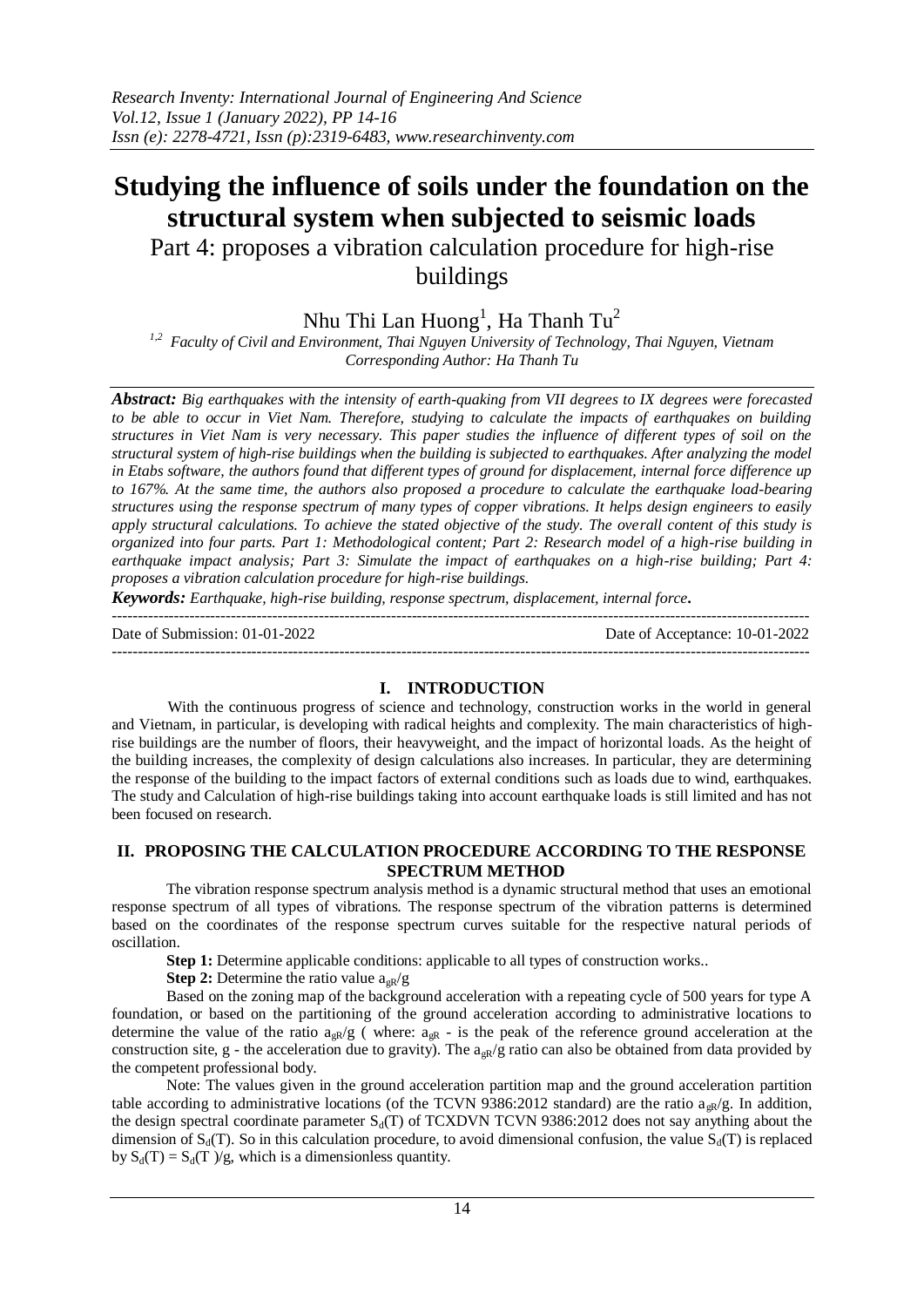**Step 3:** Level and importance factor.

The significance level is characterized by the importance coefficient  $\gamma_1$ . The value of  $\gamma$ l is determined according to Article 4.2.5 and Table 4.3 of TCVN 9386:2012 ( $\gamma_1$  = 1.25, 1.00 and 0.75 respectively for works I, II and III).

**Step 4:** Determine the design ground topsoil acceleration value.

Acceleration of the design ground topsoil ag corresponding to the ultimate limit state is determined as follows (through g):  $a_g/g = a_g/g^* \gamma_1$ 

Note: TCVN 9386:2012 stipulates:

- Strong earthquake  $a_0/g \ge 0.08$ , seismic resistance must be calculated and constructed.

- Earthquake is weak  $0.04 \le a_g/g < 0.08$ , apply seismic mitigation solutions that have been mitigated.

- Very weak earthquake  $a_{\gamma}/g < 0.04$ , no need for seismic design.

**Step 5:** Identify ground conditions according to earthquake impact.

According to soil classification, there are seven types of soil, including A, B, C, D, E, S1, and S2. Based on the stratigraphic cross-section, geotechnical engineering survey data at the construction site and ground conditions according to the seismic impact specified in Article 3.1.2 and Table 3.1 of the standard to identify the foundation soil for the Calculation of seismic resistance.

**Step 6:** Determine the response coefficient q of the structure. Depending on the type of structure, there are different behavior coefficients according to TCVN 9386:2012.

**Step 7:** Determine the number of vibrational forms to consider in the response spectrum method.

Suppose the above condition is not satisfied (such as houses and buildings where the torsional vibration contributes significantly). In that case, the minimum number of vibration types k that need to be considered in the Calculation must satisfy the following two conditions:

$$
k \ge 3 \cdot \sqrt{n} \text{ va } T_k \le 0, 2s \tag{1}
$$

k: number of oscillations to be considered in the Calculation.

n: number of floors above the foundation or top of the hardware below.

 $T_K$ : the natural period of oscillation corresponding to the kth form of oscillation.

**Step 8:** Determine the dimensionless design spectrum  $S_d(T_i)$  corresponding to each type of vibration.

i : i-th individual vibration pattern in the X-direction on the plane.<br> $\begin{bmatrix} 0 & 0 \end{bmatrix}$   $\begin{bmatrix} 0 & 0 \end{bmatrix}$   $\begin{bmatrix} 0 & 0 \end{bmatrix}$   $\begin{bmatrix} 0 & 0 \end{bmatrix}$   $\begin{bmatrix} 0 & 0 \end{bmatrix}$   $\begin{bmatrix} 0 & 0 \end{bmatrix}$   $\begin{bmatrix} 0 & 0 \end{bmatrix}$   $\begin{bmatrix} 0 &$ 

$$
\begin{vmatrix}\n0 \le T \le T_B : \overline{S}_d(T) = \frac{a_s}{g}, g g \left[ \frac{2}{3} + \frac{T}{T_B} \left( \frac{2.5}{q} - \frac{2}{3} \right) \right] \\
T_B < T \le T_C : \overline{S}_d(T) = \frac{a_s}{g} S \frac{2.5}{q} \\
T_C < T \le T_D : \overline{S}_d(T) \n\end{vmatrix}\n\begin{vmatrix}\n\frac{a_s}{g} & \frac{2.5}{q} \frac{T_C}{T_C} \\
\frac{2.5}{g} & \frac{T_C}{T_C} \\
\frac{2.5}{g} & \frac{T_C}{T_C}\n\end{vmatrix}\n\begin{vmatrix}\n\frac{a_s}{g} & \frac{2.5}{q} \frac{T_C T_D}{T_C} \\
\frac{2.5}{g} & \frac{2.5}{q} \frac{T_C T_D}{T^2} \\
\frac{2.5}{g} & \frac{T_C T_D}{T^2}\n\end{vmatrix}
$$
\n
$$
\begin{vmatrix}\nT_D < T : \overline{S}_d(T)\n\end{vmatrix}\n\ge \beta \frac{a_s}{g}
$$
\n(2)

In there:

S,  $T_{\text{B}}$ ,  $T_{\text{C}}$ ,  $T_{\text{D}}$ , determined according to Table 3.2 of TCVN 9386:2012.

T – Period of oscillation of the system (1 degree of freedom);

 $\beta$  – 0.2 (coefficient corresponding to the lower bound of the horizontal design spectrum)

**Step 9:** Determine the bottom shear force at the foot of the structure corresponding to the ith vibration pattern in the X direction by the following formula:

$$
F_{X,i} = S_d(T_i) W_{X,i}
$$
\n<sup>(3)</sup>

 $W_{X,i}$ : effective weight (in the X-direction on the plane) corresponding to the i-th form of vibration.